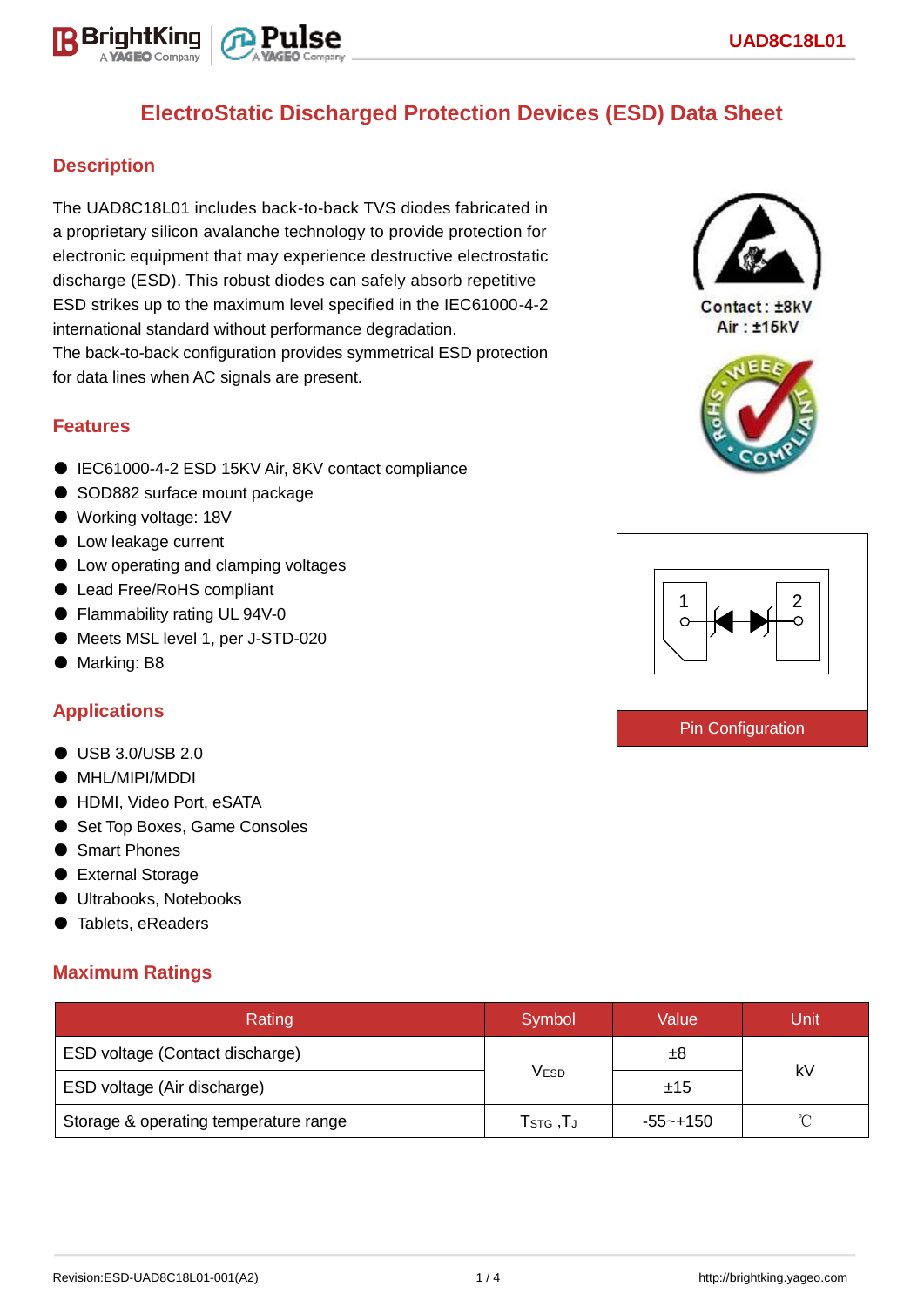

# **Electrical Characteristics (TJ=25**℃**)**

| Parameter                      | Symbol                    | Condition          | Min. | Typ. | Max. | <b>Unit</b> |
|--------------------------------|---------------------------|--------------------|------|------|------|-------------|
| Reverse stand-off voltage      | V <sub>RWM</sub>          |                    |      |      | 18   | V           |
| Reverse breakdown voltage      | <b>V<sub>BR</sub></b>     | $I_{BR}$ =1mA      | 19   |      |      | v           |
| Reverse leakage current        | <sup>I</sup> R            | $V_R = 18V$        |      |      | 1    | μA          |
| Clamping voltage (tp=8/20µs)   | $V_C$                     | $I_{PP} = 1A$      |      |      | 25   | $\vee$      |
| Clamping voltage (tp=8/20µs)   | $\mathsf{V}_{\mathsf{C}}$ | $I_{PP} = 2A$      |      |      | 35   | v           |
| Peak pulse current (tp=8/20µs) | <b>I</b> <sub>PP</sub>    |                    |      |      | 2    | A           |
| Off state junction capacitance | $C_{J}$                   | $0Vdc$ , f=1 $MHz$ |      | 0.6  |      | рF          |

## **Typical Characteristics Curves**









## Figure 3. Pulse Waveform Figure 4. Transmission Line Pulsing (TLP) Plot

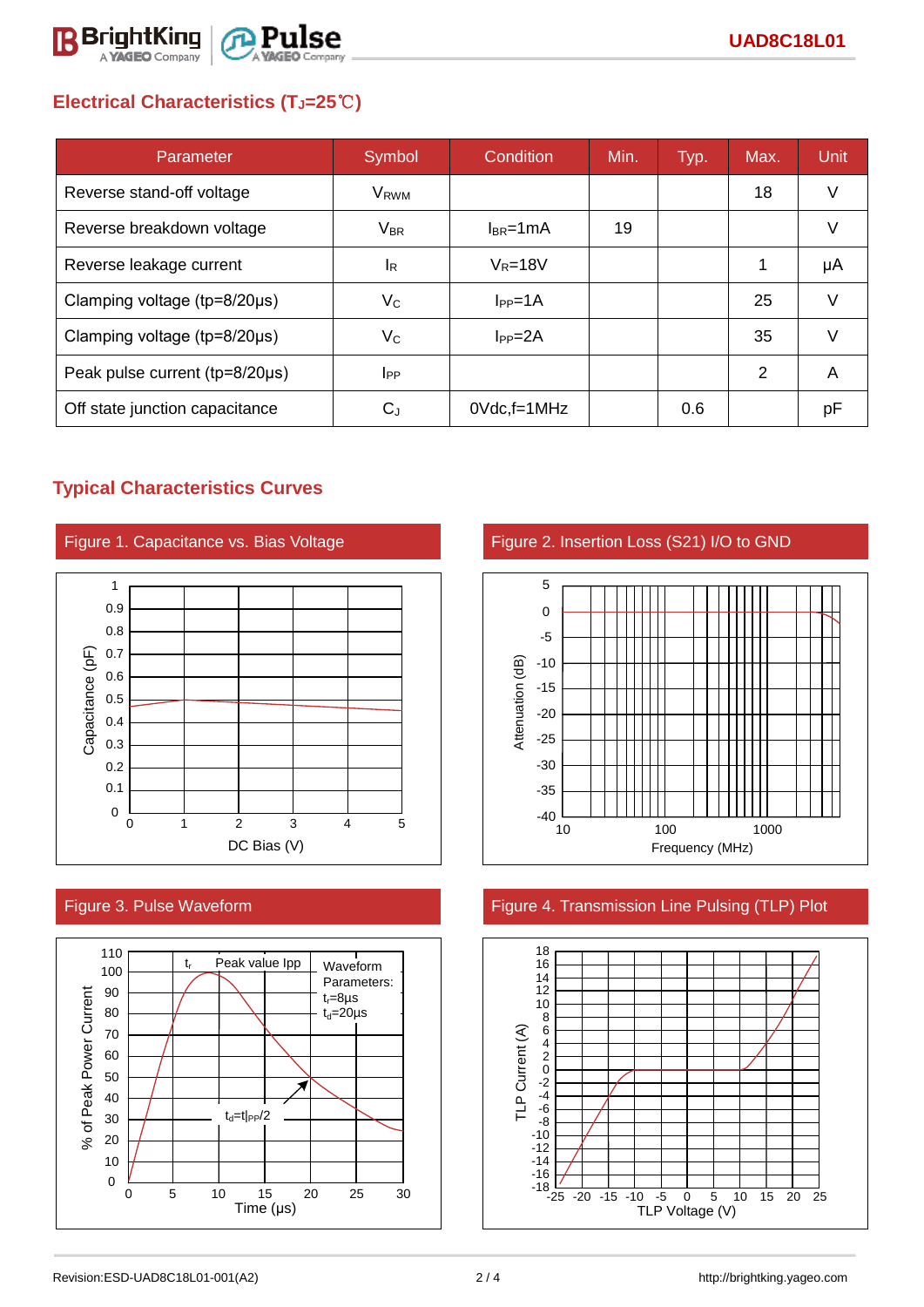

# **Recommended Soldering Conditions**